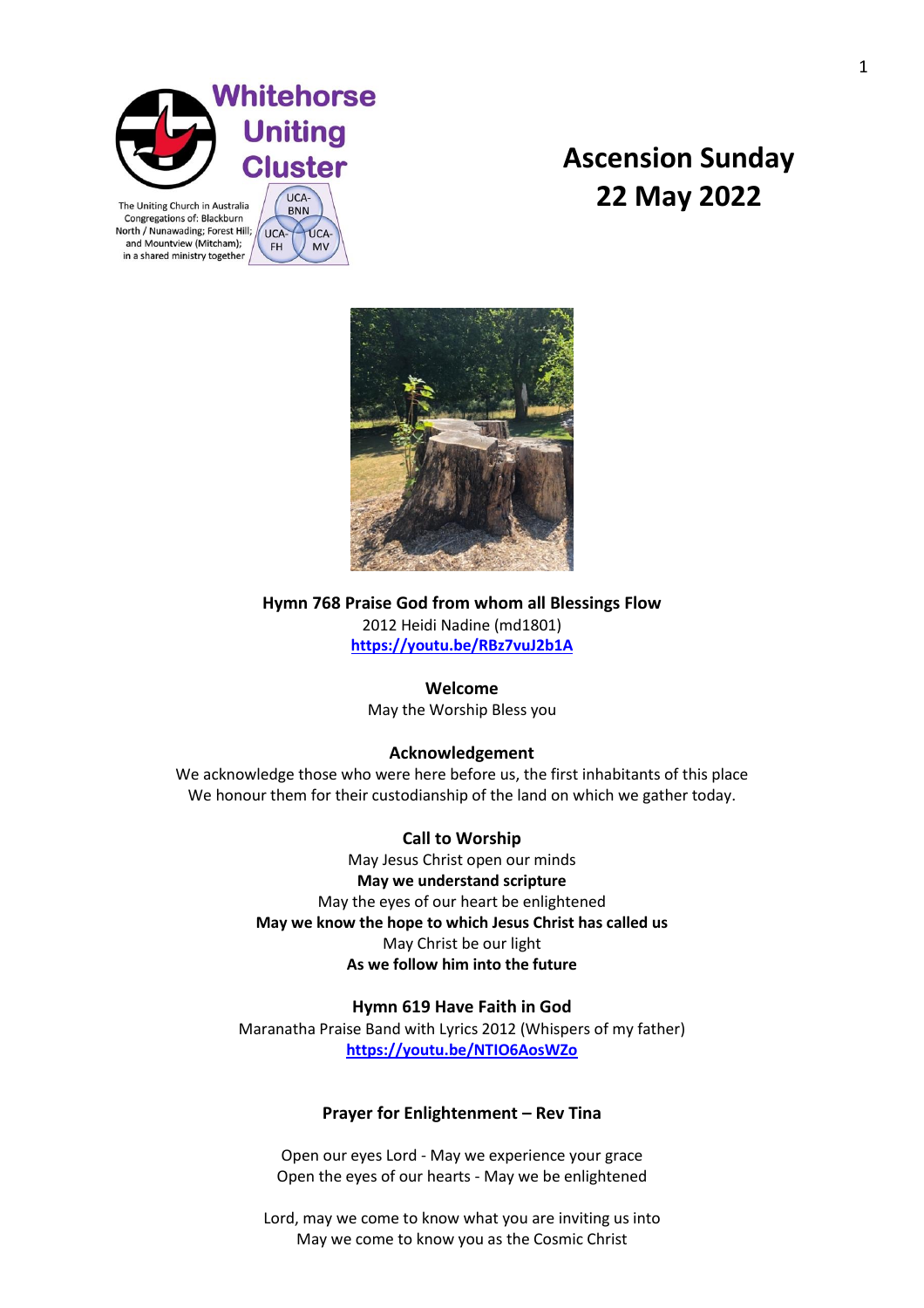Lord over all the universe - May we come to know you Lord May we participate in your redemption of the world.

Lord, may we embrace "hope" in your divine plan for all of creation.

May we be blessed in knowing of the divine power that raised you from death. For you Lord have ascended into heaven - You have told us to wait on the Spirit You have promised to empower us for your ministry and mission in the world.

> You Lord call us to walk in trust Step by step as we follow you on unknown pathways into the future For you are Lord over all the church For you are Lord over the universe You are the light of our lives. Amen

**Music to listen to: Christ be our Light Bernadette Farrell. 2013. (Mark G)**

<https://youtu.be/ZJq3bhdgQoc>

## **Readings**

### **Ephesians 1:15-23**

<sup>5</sup>I have heard of your faith in the Lord Jesus and your love<sup>[\[a\]](https://www.biblegateway.com/passage/?search=Ephesians+1%3A15-23&version=NRSVA#fen-NRSVA-29205a)</sup> towards all the saints, and for this reason <sup>16</sup>I do not cease to give thanks for you as I remember you in my prayers. **<sup>17</sup>** I pray that the God of our Lord Jesus Christ, the Father of glory, may give you a spirit of wisdom and revelation as you come to know him, **<sup>18</sup>** so that, with the eyes of your heart enlightened, you may know what is the hope to which he has called you, what are the riches of his glorious inheritance among the saints, **<sup>19</sup>** and what is the immeasurable greatness of his power for us who believe, according to the working of his great power. <sup>20</sup>God<sup>[\[b\]](https://www.biblegateway.com/passage/?search=Ephesians+1%3A15-23&version=NRSVA#fen-NRSVA-29210b)</sup> put this power to work in Christ when he raised him from the dead and seated him at his right hand in the heavenly places, **<sup>21</sup>** far above all rule and authority and power and dominion, and above every name that is named, not only in this age but also in the age to come. **<sup>22</sup>**And he has put all things under his feet and has made him the head over all things for the church, **<sup>23</sup>**which is his body, the fullness of him who fills all in all. NRSV National Council of the Churches of Christ in the USA. Used by permission. All rights reserved worldwide.

#### **Luke 24:44-53**

**<sup>44</sup>** Then he said to them, 'These are my words that I spoke to you while I was still with you—that everything written about me in the law of Moses, the prophets, and the psalms must be fulfilled.' **<sup>45</sup>** Then he opened their minds to understand the scriptures, <sup>46</sup> and he said to them, 'Thus it is written, that the Messiah<sup>[\[a\]](https://www.biblegateway.com/passage/?search=Luke+24%3A44-53&version=NRSVA#fen-NRSVA-26028a)</sup> is to suffer and to rise from the dead on the third day, **<sup>47</sup>** and that repentance and forgiveness of sins is to be proclaimed in his name to all nations, beginning from Jerusalem. <sup>48</sup> You are witnesses<sup>[\[b\]](https://www.biblegateway.com/passage/?search=Luke+24%3A44-53&version=NRSVA#fen-NRSVA-26030b)</sup> of these things. <sup>49</sup> And see, I am sending upon you what my Father promised; so stay here in the city until you have been clothed with power from on high.' **<sup>50</sup>** Then he led them out as far as Bethany, and, lifting up his hands, he blessed them. **<sup>51</sup>**While he was blessing them, he withdrew from them and was carried up into heaven.<sup>[\[c\]](https://www.biblegateway.com/passage/?search=Luke+24%3A44-53&version=NRSVA#fen-NRSVA-26033c) 52</sup> And they worshipped him, and<sup>[\[d\]](https://www.biblegateway.com/passage/?search=Luke+24%3A44-53&version=NRSVA#fen-NRSVA-26034d)</sup> returned to Jerusalem with great joy; <sup>53</sup> and they were continually in the temple blessing God.<sup>[\[e\]](https://www.biblegateway.com/passage/?search=Luke+24%3A44-53&version=NRSVA#fen-NRSVA-26035e)</sup>

#### **Young at Heart – Journeying through the Storms of Life during change**

What sustains you and gives you courage, as you follow Jesus on the journey through unknown places, to God's future for you?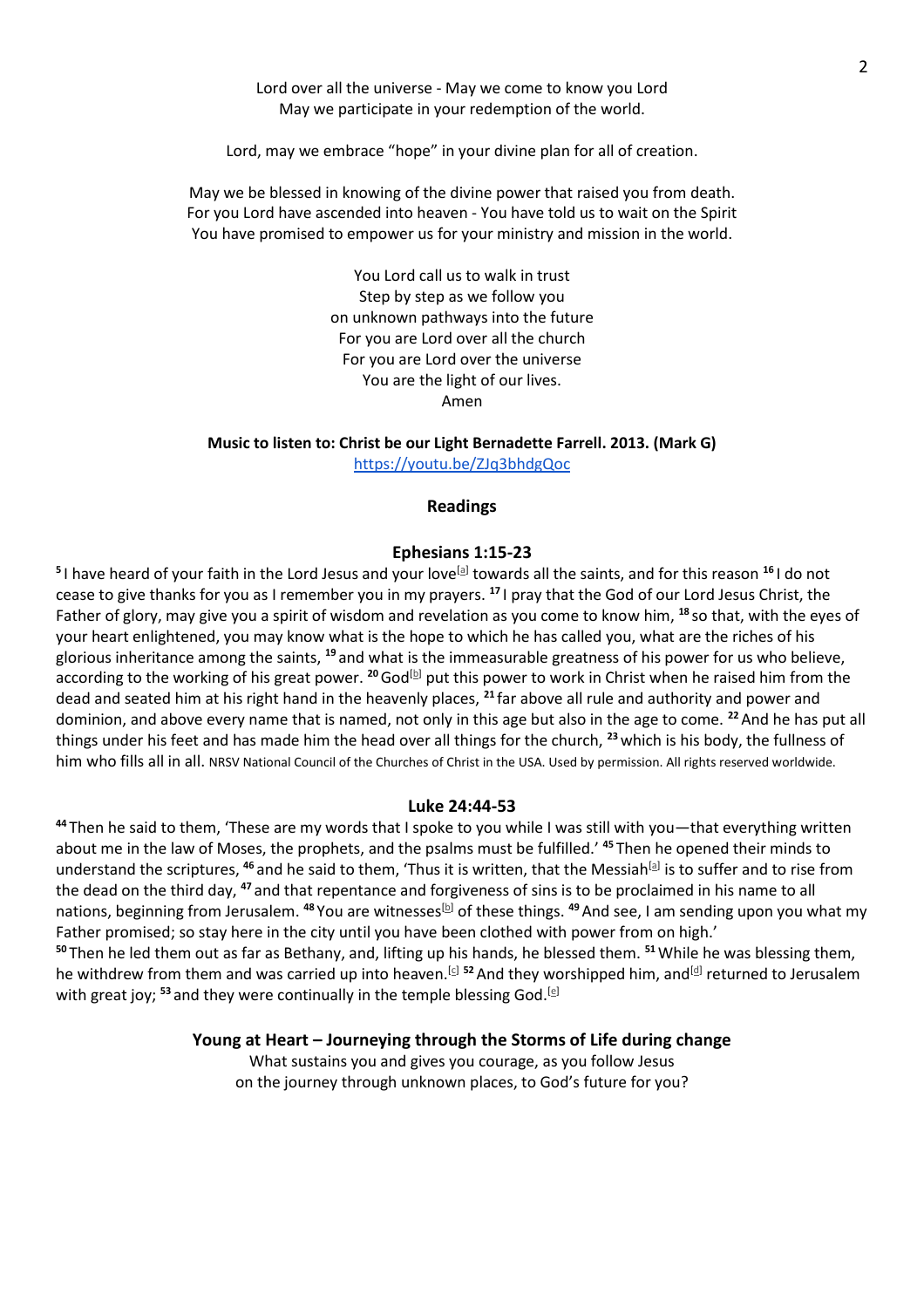

**Music to listen to: Don't be Afraid – John Bell, Iona, Scotland** 2017 Chorus Pro Musica <https://youtu.be/LXCMv5lF-TM>

# **Sermon – Connections - Rev Tina**

*In the name of the Father, the Son and the Holy Spirit, amen*



Many years ago, I set off on a pilgrimage through Israel and had the opportunity to walk through an ancient tunnel built by King Hezekiah in 701 BCE. The tunnel began at a spring down the bottom of stairs outside the walls of Old Jerusalem and went under the walls all the way to the centre of the city, to the pool of Siloam: the pool where pilgrims gathered to ritually wash themselves before going to the Temple. It was also the pool where Jesus healed the blind man.

The tunnel was carved out of solid rock and must have taken years. The passages are about 6ft high and 3ft wide. I was with a group of people and Peter, a Jesuit and I borrowed torches from two Palestinian youths, for a price, and set off. The tunnel was pitch black and filled with water up to our waists in places and twisted and turned left and right and left again. It took more than an hour to walk through it and at times I was afraid. I didn't know what to expect. We were walking into the unknown. I hoped God would get us to the end of the tunnel and our torches wouldn't run out. When we finally arrived at the pool of Siloam, the youths were waiting for us and asked for more money when we returned their torches. The pool had columns and the water was quite green. We walked up steep steps to the road above us, where many walls had black marks on them, perhaps from explosions or bombs.

I look back to this memory from time to time and ponder whenever I begin a new journey. We often set off on new journeys, into the unknown, with hope, where we do our best to overcome our fears and follow Jesus. New Journeys where we step out in faith and walk with trust.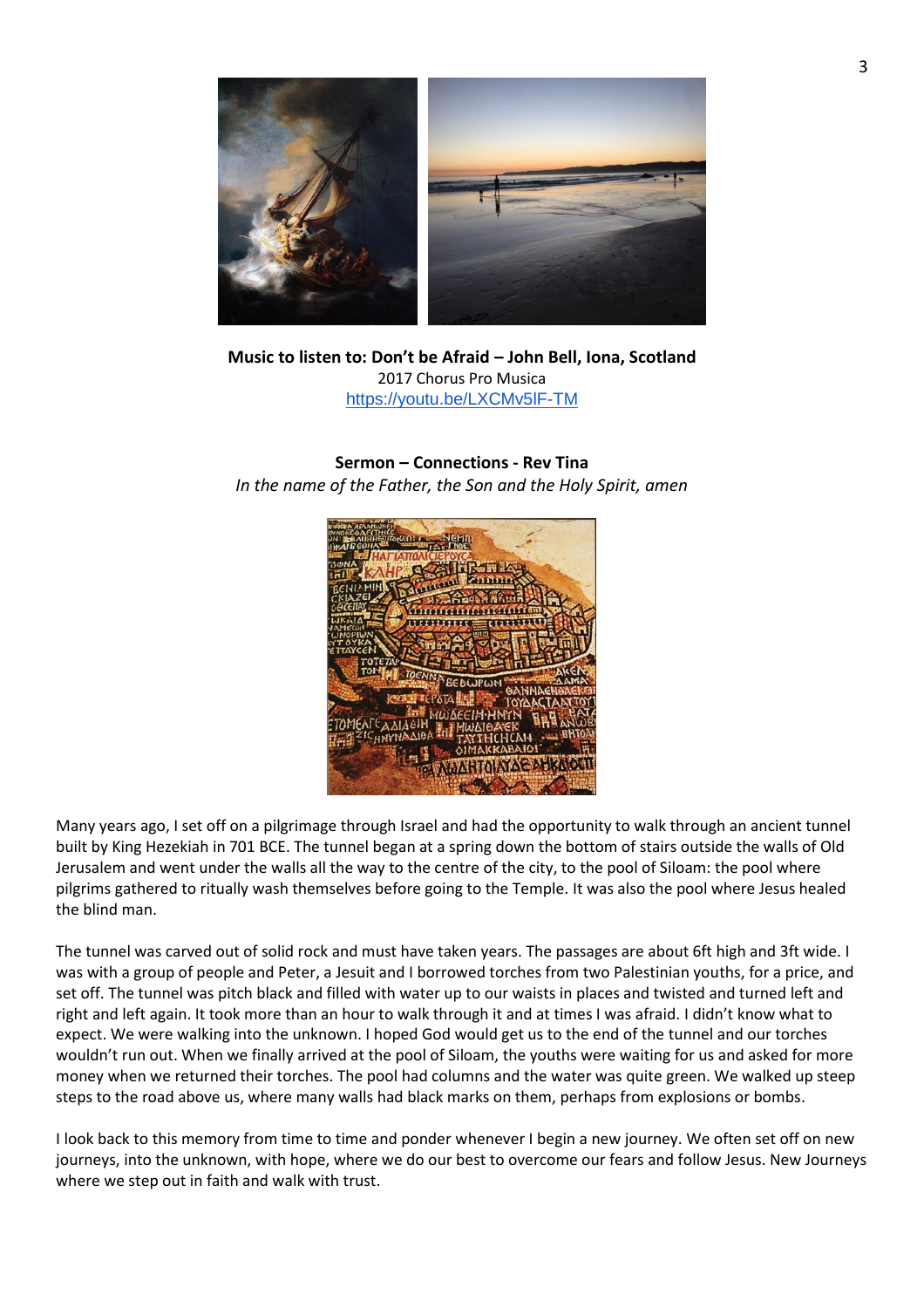We believe and hope God has a divine plan and purpose for our lives, our loved one's lives and Christ's church, our community of faith. A purpose greater than us and bigger than our lives.

There are moments when we are afraid of the unknown and change as we journey. There are moments when our eyes are opened during prayer or the eyes of our hearts are opened when we listen to the gospel. Moments when we have insights and understand God's greater purposes. Moments when we feel empowered by the Spirit. On these journeys the light of Christ overcomes the darkness and our fears. We come to journey confidently and put our trust in God. We come to know God is with us, every step of the way.



*Leunig – Used with permission*

In today's gospel Jesus opens the eyes of our hearts and reveals profound connections. He reveals how scripture and God's promises have been or will be fulfilled in him as a suffering Messiah who is raised by God. His ascension brings about God's promise to send the Holy Spirit upon us. He reveals the connection between his going and the coming of the Spirit of God. We must have the Ascension. It heralds the first Pentecost, where Jesus' disciples are empowered for continuing Jesus' mission in the world. Jesus departs and they must wait, until they receive the Spirit.

It may have been difficult for the disciples to understand Jesus as divine and as suffering. It may have raised questions such as: How can God suffer? How can God be vulnerable? Yet Jesus stood in solidarity with us, being born, baptised, eating and drinking and accepting all peoples, suffering and in pain and feeling abandoned. Jurgen Moltmann in his *book The Crucified Christ* spoke of God suffering on the cross with Jesus. Perhaps God held Jesus in his arms as he died.



*Faith*

The gospel speaks of repentance, a re-alignment of our lives, dispositions, and behaviour towards God's purposes. When we experience re-alignment, we may feel chaos within as we are transformed and prepared to embrace God's purposes and begin a new journey. God is constantly changing and transforming us. Sometimes it's so gradual and gentle we are unaware of the changes until we look back over our life and come to know of them. Other times transformation comes upon us suddenly through loss or an encounter with God and we may find the journey takes on a life of its own where we are taken to places we never dreamed we would go and we come to know wonder, grace and of the magnificence of God, where through God the impossible becomes possible. All that's required of us,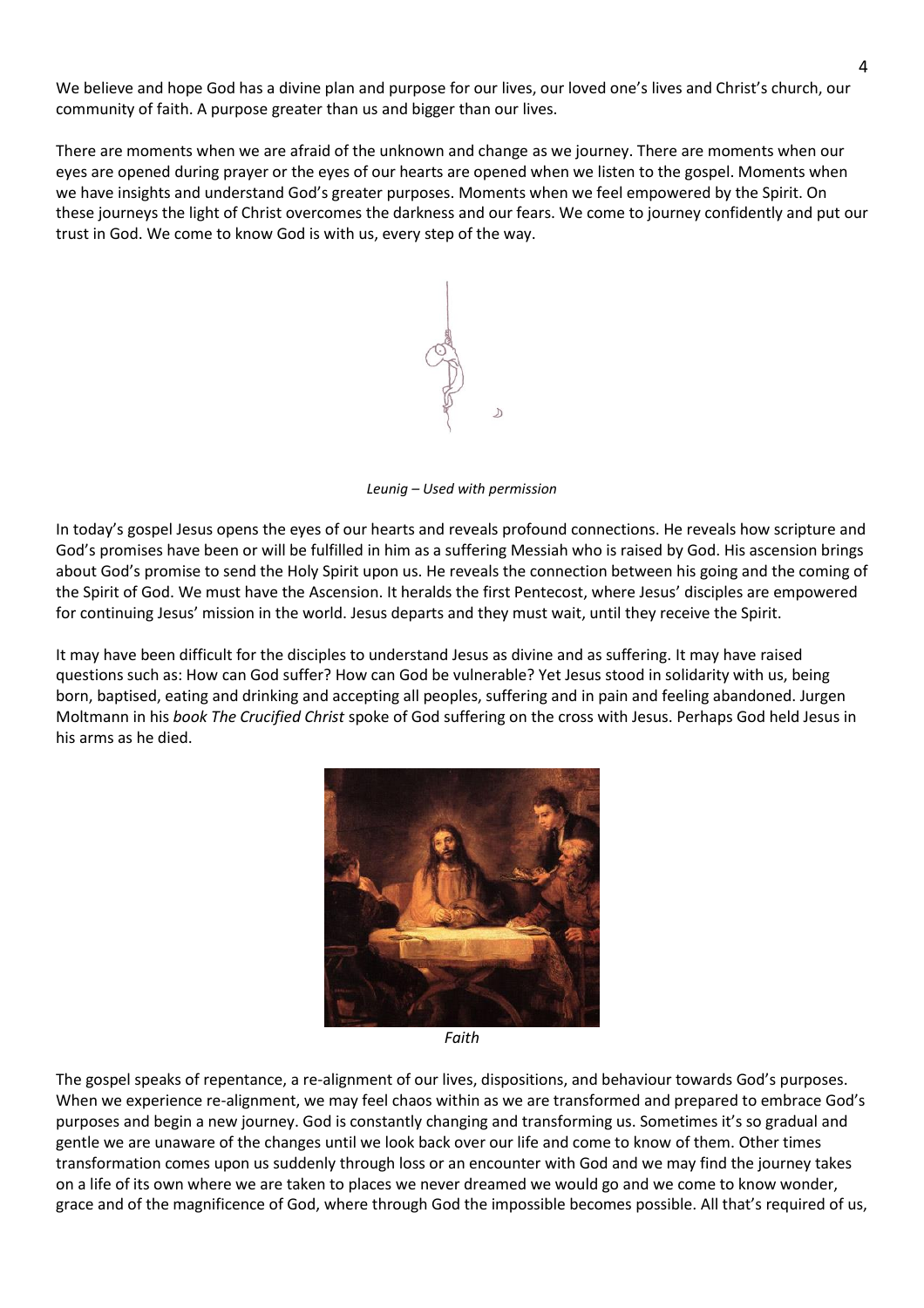is to do as the hymn says: Trust and obey. As we journey, we are transformed until we are fully alive in Christ and discover the deep peace of fulfillment within our soul.



*Peace within* 

What is fulfillment? Perhaps the connection between service as witnesses of Christ and reception of the Holy Spirit, both at Pentecost and during ongoing prayer.

What is our response to the gospel?

What is our response to Jesus' call to His church, and to us?

Jesus' disciples responded in four ways; they worshipped him, recognising God in him; they blessed God and gave thanks to God, recognising God's divine intervention; they returned to Jerusalem and remained in the Temple, remembering Jesus' words, and obeying them faithfully and lastly, they felt great joy at knowing of God's disclosure of divine redemption in their lives and community.

Then they waited faithfully on God and to receive the Spirit of God, as we must wait on God and the Spirit to lead us through this time.

## **The Lord be with you**

**YouTube – Jesu' lover of my soul**

Saint Michael's singers <https://youtu.be/lWi8wlJedi0>

## **Offering Prayer**



Lord and giver of every good thing we bring to you our lives and gifts for your kingdom all for transformation through your grace and love made known in Jesus Christ our Savior, amen

# **Prayers of the People – Tim Joyce**

Almighty God, enlarge our hearts that they may be big enough to receive the greatness of your love. Stretch our hearts that they may take into them all those around the world who, with us, believe in Jesus Christ. Stretch them that they may take into them all those who are not lovely in our eyes, and whose hands we do not want to touch; through Jesus Christ, our saviour.

*(Variation on an African prayer)*

Lord, We pray for Your Church, for the Whitehorse cluster of churches. We thank you for the ministries of those who who lead us. We pray that you will grant them energy, wisdom and clarity.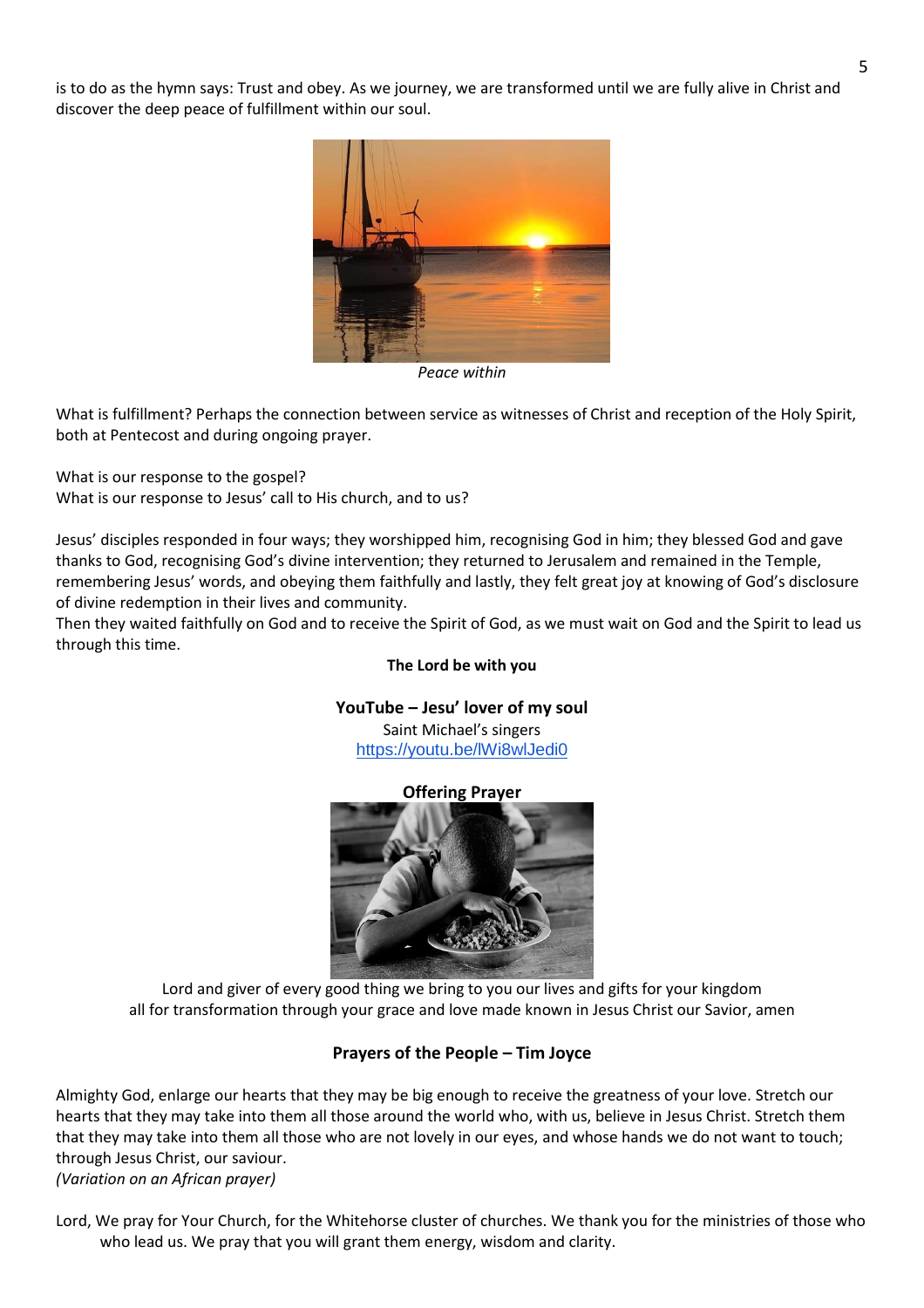We pray also Lord for other churches and agencies. As part of the ecumenical prayer cycle we pray for Nunawading and Waverley Lutheran Church and we pray for the Uniting Church congregation of Carlton (Church of All Nations). We pray for their worship communities, their members their participants, their special ministries and their outreach programs. We pray for LifeAssist (Uniting) – for the aged care and disability services they provide. Bless those who provide these services. May their work be rewarding and appropriately rewarded. And we pray for those who receive their care.

Bless this ministry of the Uniting Church.

Loving God - We pray for the world. We pray this morning for the Indian Ocean Islands of Comoros, Madagascar, Maldives, Mauritius and Seychelles.

We **pray** for:

- the fragile environment and the unique plants, animals and lands, that they will be protected, especially as the sea rises
- tourism and other economic developments, that they will not threaten, but enhance life for all the people in these countries
- churches, that they will grow through evangelistic efforts and in their work with those of other faiths
- Christians to be bolder in their public witness for justice and reconciliation, especially in times of political turmoil.

Merciful Lord - We pray for the poor, neglected and marginalised. For indigenous people – that opportunities for justice, reconciliation and mutual understanding and respect will not be lost. For displaced people – that they will be welcomed as they flee unimaginable circumstances. For victims of war. For perpetrators of war and for the international community as they struggle with how to respond. Lord - We pray for peace.

For people of colour who have suffered injustice at the hands of the law, who do not share equally in the wealth of their society and who are discriminated against. We pray for our governments - local, state and federal. That they will govern for all. That they will govern with compassion. That the most vulnerable will be at the front. That none will be left behind. That they will take seriously the profound responsibility that has been vested in them.

Lord - Enable us to be agents of Your love in the world.

Merciful Lord - We pray for those in special need at this time. For the sick the lonely and the grieving. We pray for those in our own community, family, loved ones and friends who are suffering hardship, loss or ill health. Lord - We entrust them to your care and pray that you will surround them with your love.

We pray all these things through Jesus Christ our Lord who taught us to pray ...

Our Father in heaven hallowed be Your name

Your kingdom come. Your will be done on earth, as it is in heaven

Give us today our daily bread and forgive us our sins as we forgive those who sin against us

Save us from the time of trial and deliver us from evil

For the kingdom, the power and the glory are Yours now and for ever. Amen

# **Hymn 687: God gives us a Future – tMt video**

<https://www.youtube.com/watch?v=64lXkcwZ06M&list=PL5dbbdzyKBag-mEd9qTgdyYNQLlsLD2rC&index=16>

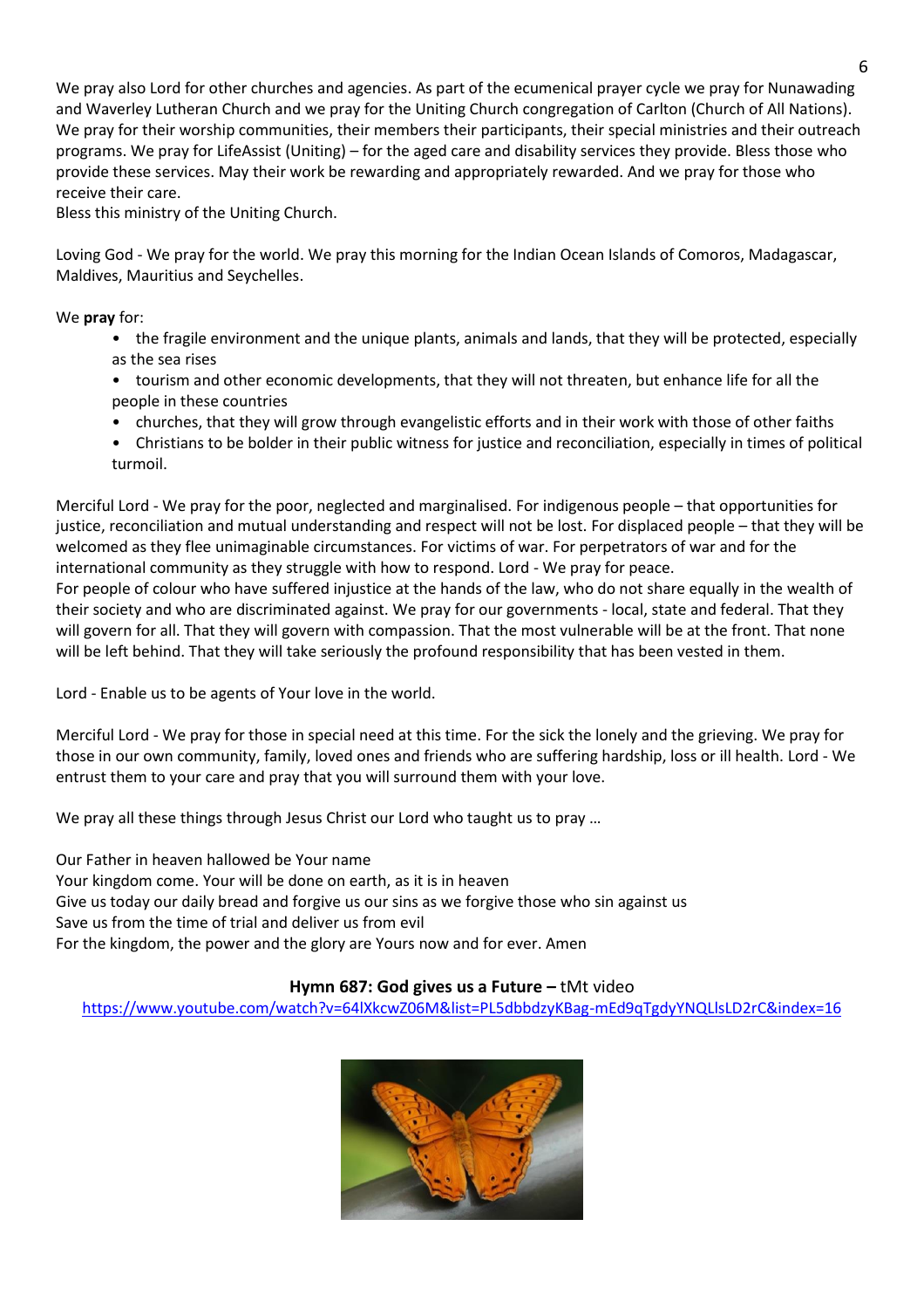#### **Blessing**

We go in Peace With the Love of God In the Power of the Spirit May the Lord Bless and Guard us May the Lord make His face shine on us and be gracious unto us May the Lord Look kindly on us and give us peace. Amen

> **Hymn 749: Thuma Mina Somandla** First – Plymouth Church Lincoln Nebraska USA <https://youtu.be/axbo9Wqri5Y>

## **Pastoral Care Tips – Rev Tina**



*Come join us for a walk along the Yarra in Warrandyte after Together at 10 on June 5th (See the Notices)*

**Music – O the deep, deep, love of Jesus Fernando Ortega and Audrey Assad 2016** <https://youtu.be/1vUhwyjdk8A>

## **Trusting God.** *Joan Chittister, The Breath of the Soul, Reflections on Prayer Used with permission*

*The Purpose of prayer is the process of falling into God. As the mystics say, we are beginning to learn that God alone is enough. The truth is that none of us really knows where we are going and must never take it for granted that we do. We can plan our lives, but we cannot guarantee them.* 

*Prayer: Lord, give me the trust it takes to go through life confident in your care and your love through all the twists and turns of life. Amen*

The church is being transformed. We hear negative comments. People say the church is dying or shrinking or people are no longer coming, or we are out of touch. That's what people say. But what does God say?

The invitation is to look deeper!

It's not our fault the church is being reshaped by God. It's part of God's divine plan for the church. We just need to "catch up" with God's plan and trust it and not put our own expectations on God's plan. We need to keep on following Jesus and put our trust in God's faithfulness to us.